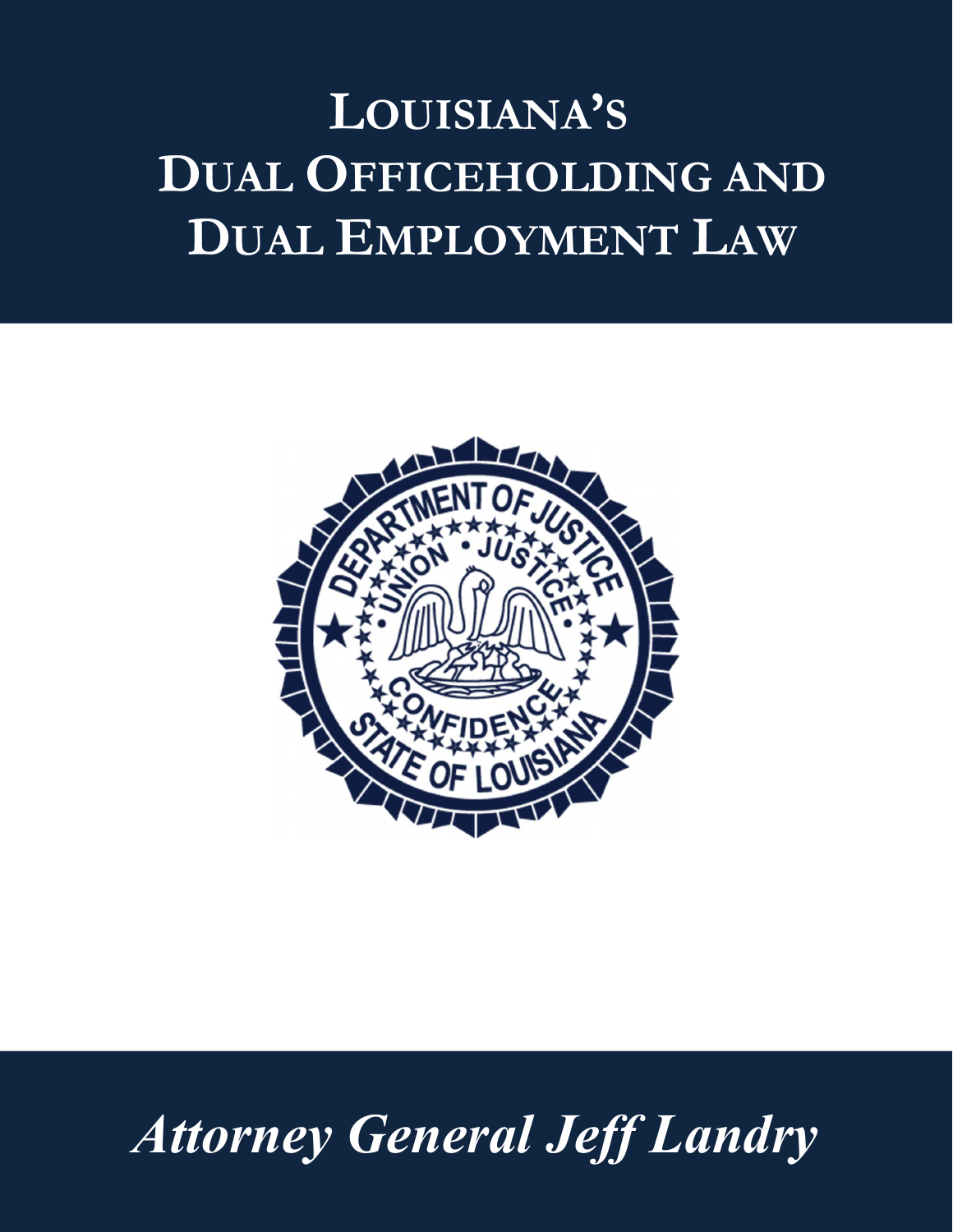

### A Message from Attorney General Jeff Landry

President John F. Kennedy challenged all Americans to "ask not what your country can do for you, ask what you can do for your country."

Your willingness to serve the public is an answer to that call. And as your Attorney General, I am committed to helping public officials properly execute their obligations.

In that light, my office has compiled this booklet to assist you in your official duties as public servants.

Please read carefully the enclosed Louisiana laws on public officials or employees holding two or more public offices or jobs.

If you would like more information or would like to ask any questions, please visit www.AGJeffLandry.com or call 225-326-6705.

I take seriously my oath to uphold the Constitution and rule of law. And I will work closely with you to ensure the dual officeholding laws are followed.

Together – let's make Louisiana an even better place to live, work, and raise a family.

Sincerely,

Jeff Landry Attorney General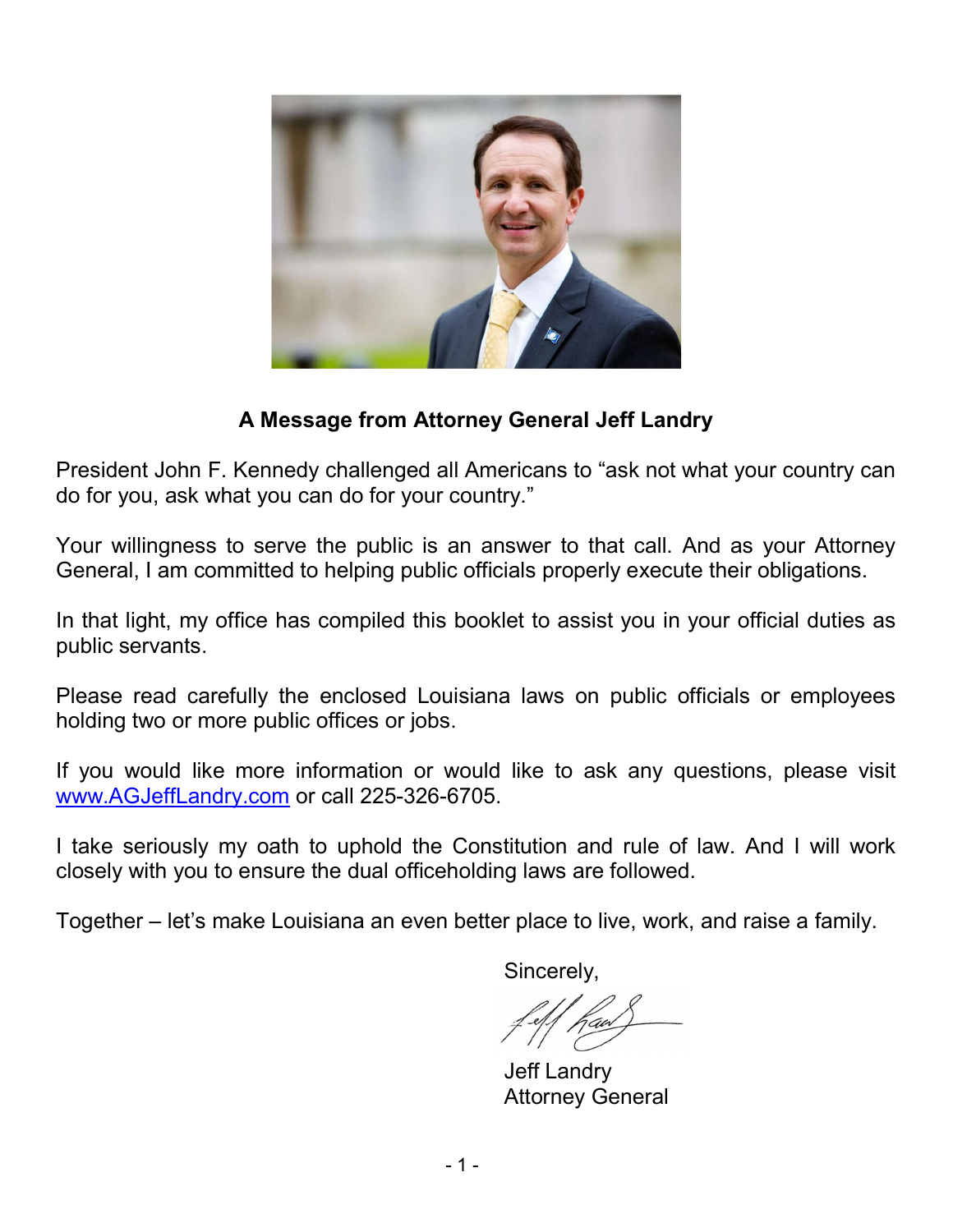# TABLE OF CONTENTS

| <b>Declaration of Policy</b>                              | 3  |
|-----------------------------------------------------------|----|
| Purpose                                                   | 4  |
| <b>Definitions</b>                                        | 4  |
| <b>Prohibitions</b>                                       | 5  |
| <b>Enforcement and Penalties</b>                          | 6  |
| <b>Attorney General Opinion Requests</b>                  | 7  |
| <b>Exemptions</b>                                         | 8  |
| <b>Federal and State Government Quick Reference Guide</b> | 9  |
| Local Government Quick Reference Guide                    | 10 |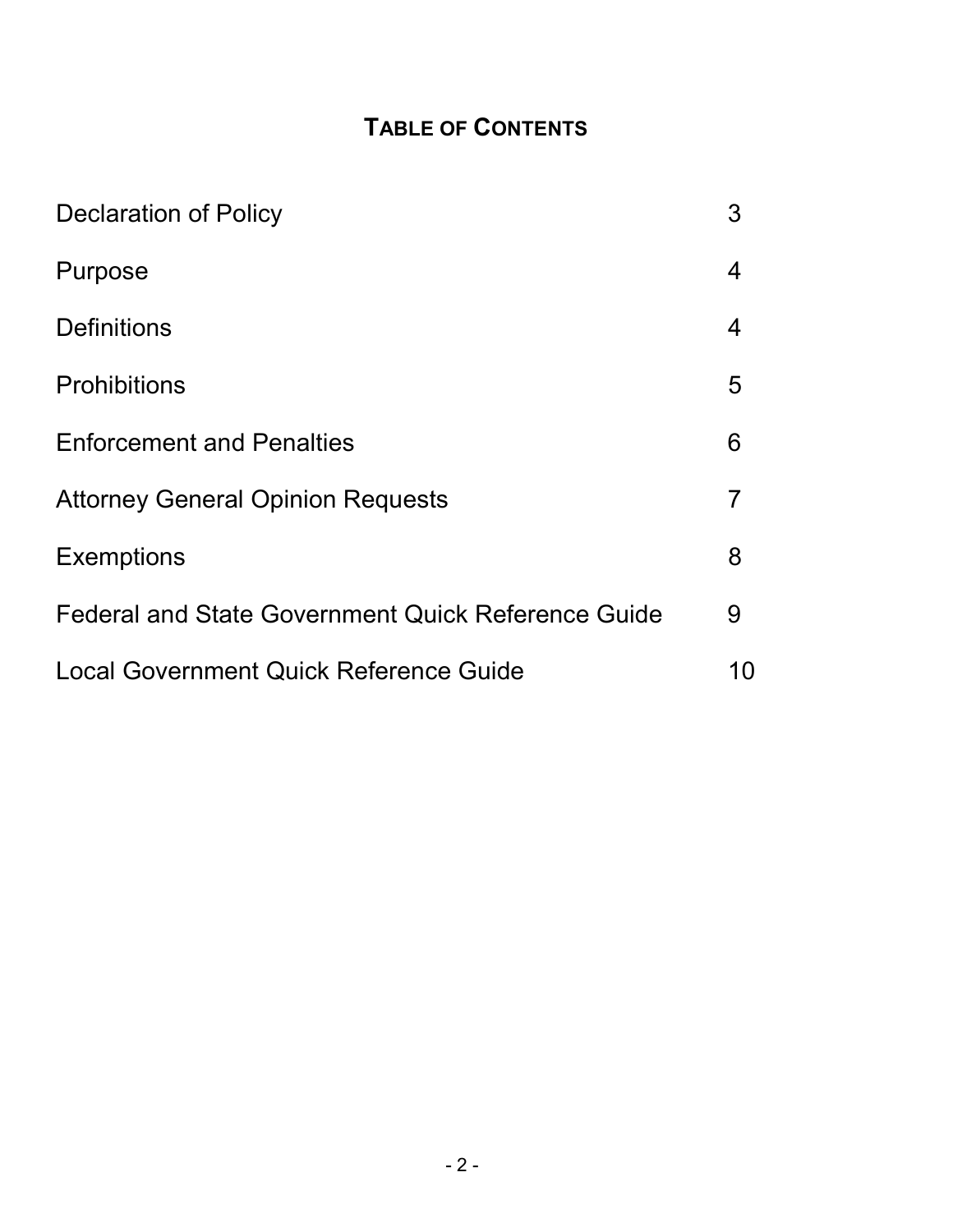It is essential to the maintenance of a democratic society that public officials and employees perform the public business in a manner which serves to promote and maintain in the general citizenry a high level of confidence and trust in public officials, public employees, and governmental decisions. The attainment of this end is impaired when a public official or employee holds two or more public offices or public jobs which by their particular nature conflict with the duties and interest of each other. The attainment of a high level of confidence and trust by the general citizenry in public officials, employees, and governmental decisions is further impaired by the excessive accumulation of governmental power which may result from public officials or employees holding two or more public offices or public jobs. La. R.S. 42:61(A).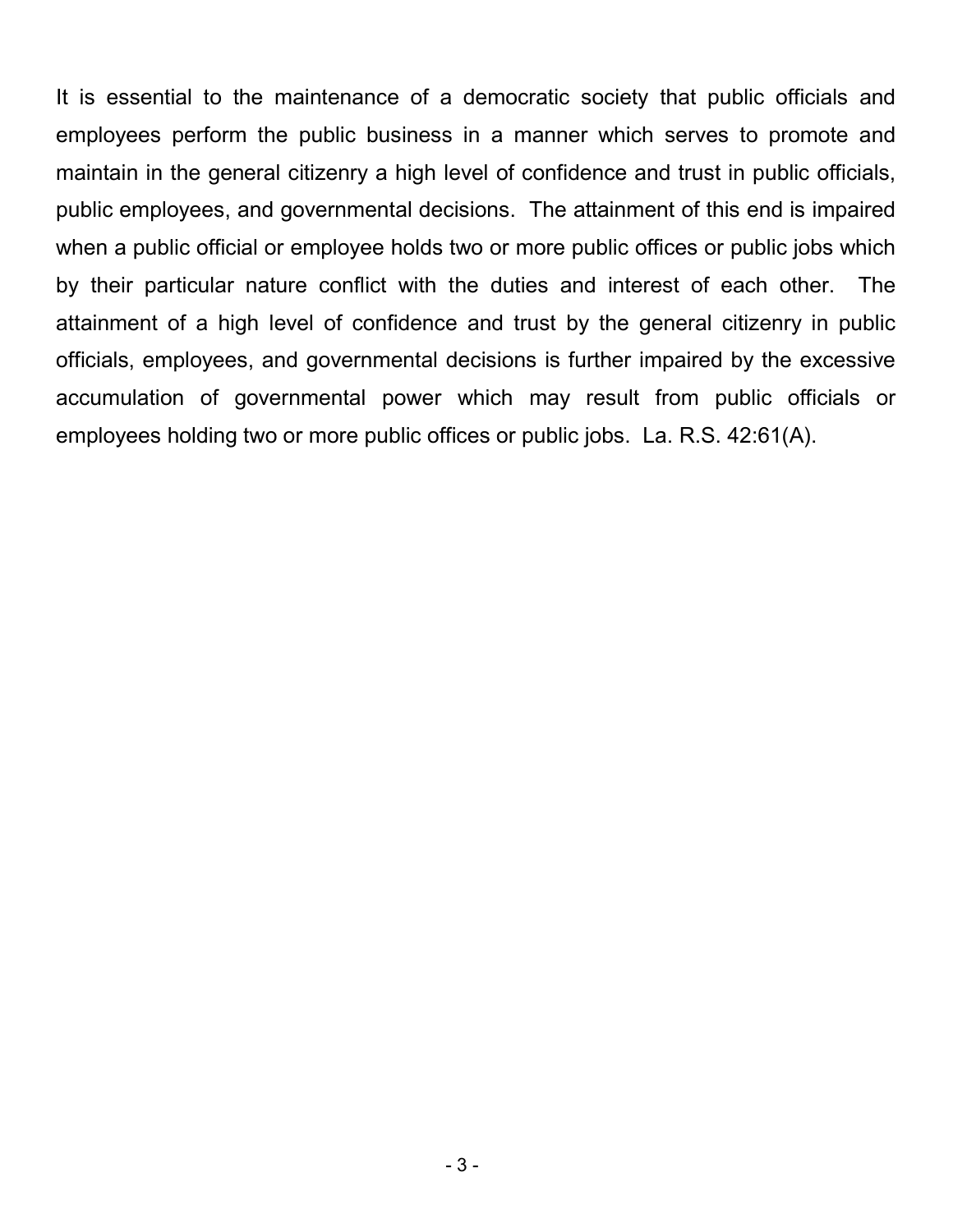#### A. PURPOSE

The purpose of the Dual Officeholding and Dual Employment Law is to maintain a high level of trust and confidence by the citizens of this state in our public officials, employees, and their decisions by defining and regulating dual officeholding and dual employment. La. R.S. 42:61(B).

#### B. DEFINITIONS

The Dual Officeholding and Dual Employment Law sets forth certain prohibitions relevant to a person holding particular combinations of public employment and/or public office. In a dual officeholding analysis, the positions proposed to be held must first be categorized pursuant to La. R.S. 42:62, which provide the dual officeholding definitions as follows:

Elective Office is any position established or authorized by the constitution, state law, local charter or ordinance, filled by a vote of the citizens of the state or a political subdivision. It is not a political party office.

 Appointive office is any office established or authorized by the constitution, state law, local charter or ordinance, filled by appointment or election by an elected or appointed public official or governmental body.

 Employment is any paid job, compensated on a salary or per diem basis, with the state government or a political subdivision that is not an elective or appointive office.

 Full time is at least seven hours per day and at least thirty-five hours per week of work in an appointive office or employment.

Part time is anything less than full time.

 Political subdivision is a parish, municipality, and any other unit of local government, including a school board and a special district, authorized by law to perform governmental functions. Mayor's courts, justice of the peace courts, district attorneys, sheriffs, clerks of court, coroners, tax assessors, registrars of voters, and all other elected parochial officials are separate political subdivisions.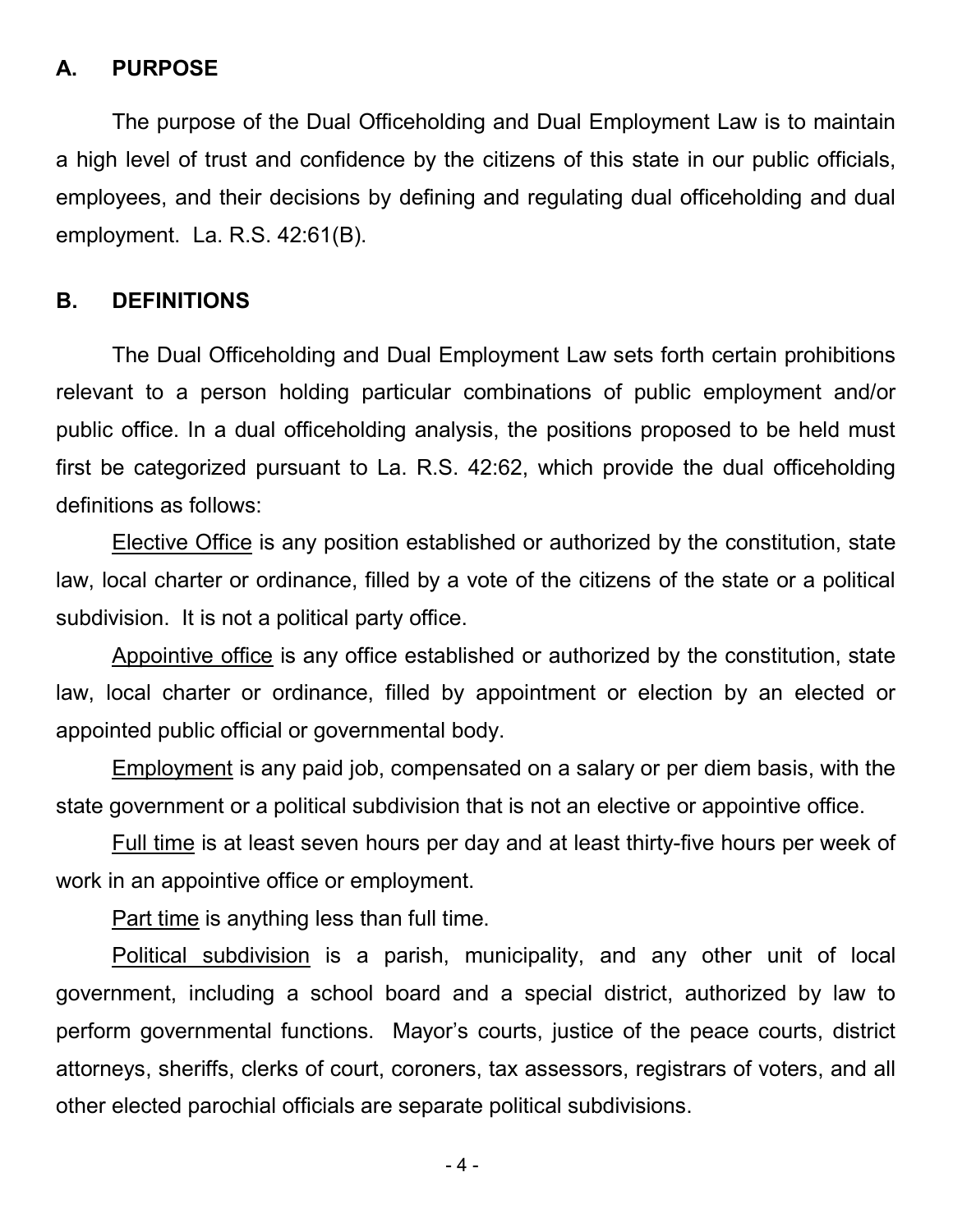Executive Branch of State Government includes the governor, lieutenant governor, secretary of state, attorney general, treasurer, commissioner of agriculture, commissioner of insurance, superintendent of education, members of the State Civil Service Commission, the Public Service Commission, the Board of Regents, the Board of Supervisors of Louisiana State University and Agricultural and Mechanical College, the Board of Supervisors of Southern University and Agricultural and Mechanical College, the State Board of Elementary and Secondary Education, the Board of Trustees for State Colleges and Universities, and the State Bond Commission. It includes officers, members, agents, employees, of any department, office, agency, instrumentality, board, commission or other entity created by constitution or by law whose functions are not primarily legislative, judicial, or local in nature or operation.

 Legislative Branch of State Government includes the members of the State Legislature, officers, agents, and employees of the State Legislature, the legislative auditor, the legislative fiscal officer, or any other agency created by law which is primarily legislative in nature, and any other legislative officer, office, or instrumentality of the state.

 Judicial Branch of State Government includes all judges, employees, and agents of the supreme court, the judicial administrator, courts of appeal, district courts, including the civil and criminal district courts of Orleans Parish, city courts, juvenile courts, family courts, and any other judicial offices and instrumentalities of the state. It does not include judges or employees of courts not enumerated in the Dual Offieholding and Dual Employment Law.

#### C. PROHIBITIONS

The legislature has set forth specific prohibitions, including provisions governing incompatible offices, in the Dual Officeholding and Dual Employment Law. La. R.S. 42:63. In general, no individual may hold two full time positions. A person cannot hold positions in two separate branches of state government. A part time position and a full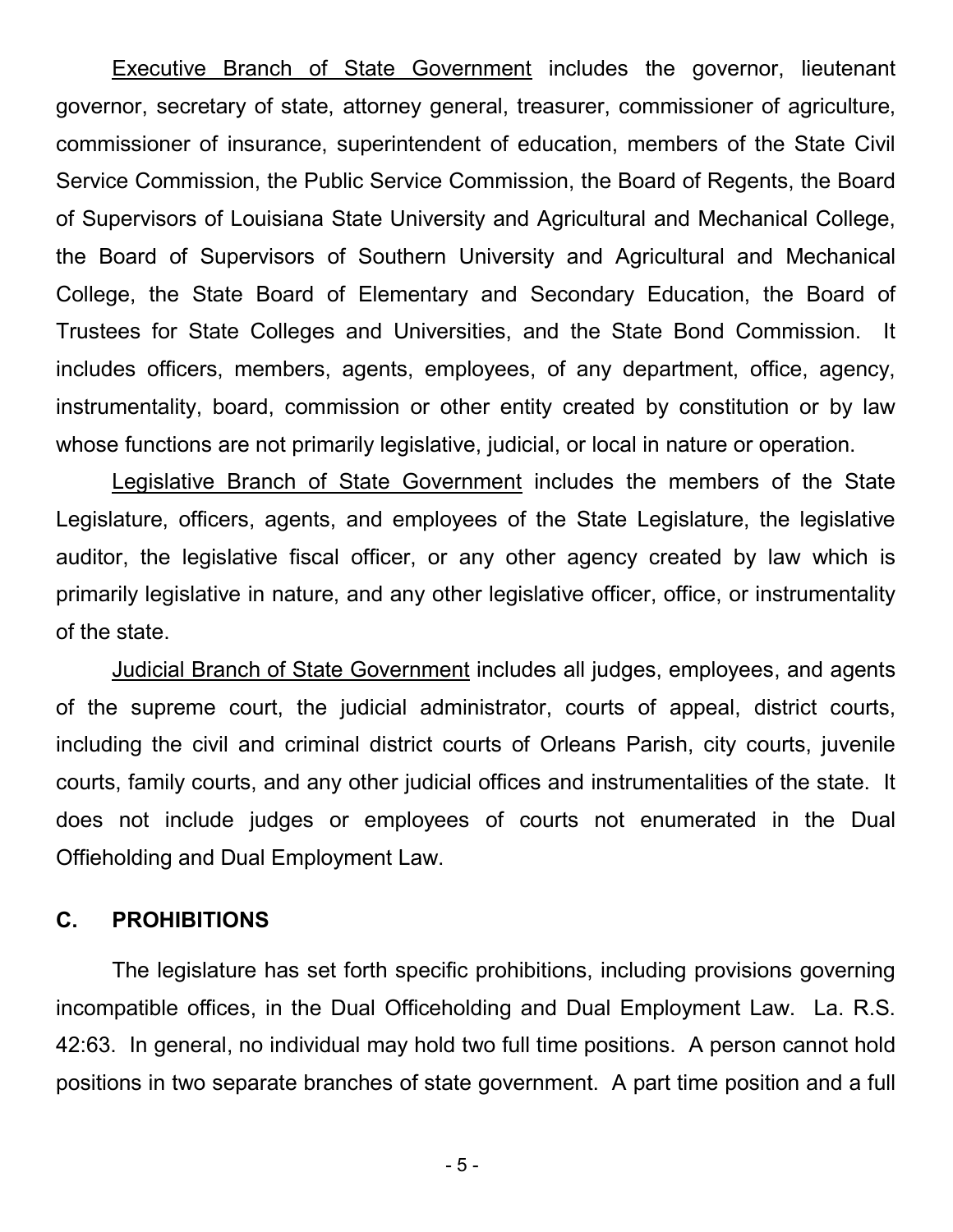time position will generally not constitute a dual officeholding violation, nor will the holding of two part time positions.

General questions regarding the holding of two public positions may be answered by the charts included herein. If you have specific questions, please contact our office or request an attorney general opinion.

#### D. ENFORCEMENT AND PENALTIES

The attorney general, district attorney, or any citizen of the state may file suit for a declaratory judgment against a person alleged to hold a combination of positions prohibited by the Dual Officeholding and Dual Employment Law. La. R.S. 42:65. Before filing suit, the attorney general or district attorney must send written notice by certified mail to the person explaining the alleged violation.

If the person is found in violation of the Dual Officeholding and Dual Employment Law, the court can declare the office with the term first to expire or one of the employments vacant and enjoin the person from carrying out the duties of that office or employment. A person holding elective office, however, is required to continue to serve and perform the duties of his office until his successor has qualified.

If a court determines that a person has violated the Dual Officeholding and Dual Employment Law, it may order that the person pay back all compensation received from the vacated position (up to six months before the court filing). However, if the person obtained an opinion of the attorney general that was issued before the filing of the suit stating the positions are not in violation of the dual officeholding laws, no reimbursement may be ordered. Additionally, if the person leaves the office or position within 14 days after written notice of the violation is sent, he will not be required to pay back his compensation.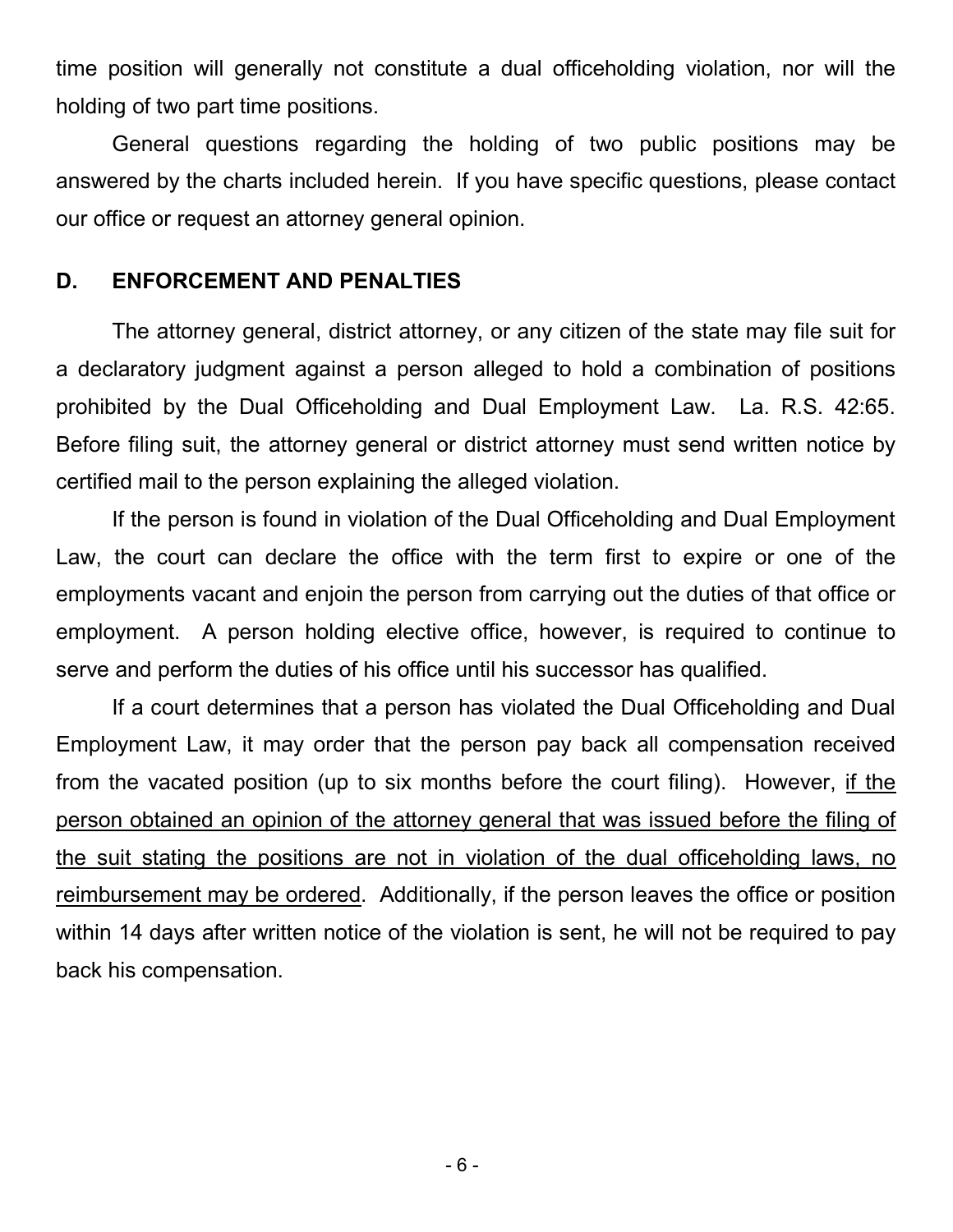## E. ATTORNEY GENERAL OPINION REQUESTS

If a person would like an opinion from the attorney general concerning Dual Officeholding and Dual Employment Law, he should provide the following information:

1) Name, address and phone number of the requestor;

- 2) A description of each of the positions;
- 3) The number of hours worked per week;
- 4) What branch of government the positions are within; and
- 5) Any other information the attorney general deems necessary.

Requests for an opinion may be submitted to the Attorney General's Office, as follows:

Attorney General Jeff Landry Louisiana Department of Justice Post Office Box 94005 Baton Rouge, LA 70804 Facsimile: 225-326-6098

Questions raising ethical concerns under the Louisiana Code of Governmental

Ethics, La. R.S. 42:1111, et seq., should be submitted to the Louisiana State Board of Ethics (www.ethics.state.la.us), as follows:

Ethics Administration Program P.O. Box 4368 Baton Rouge, LA 70821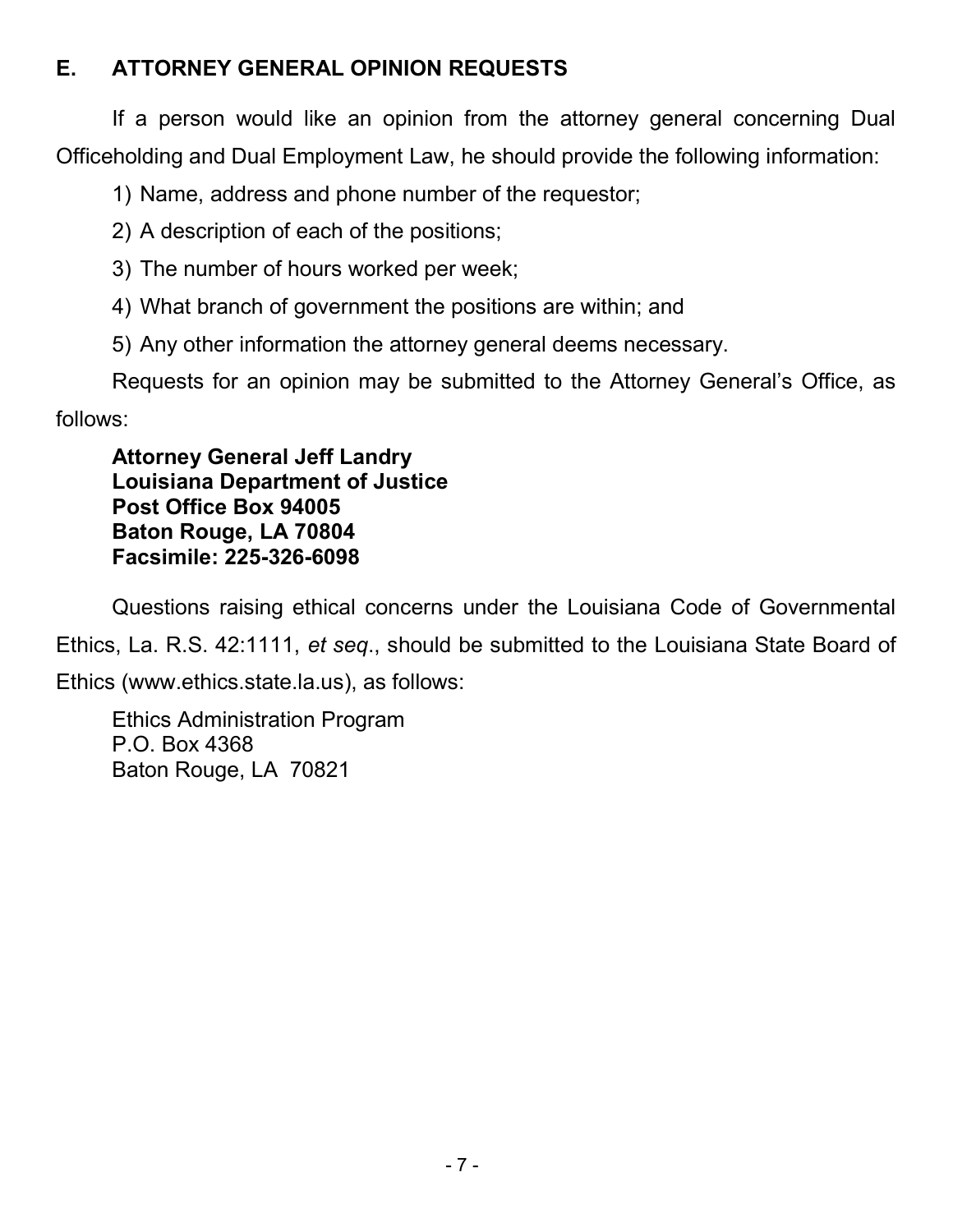### F. EXEMPTIONS

There are several specific exemptions to the Dual Officeholding and Dual Employment Law which allow a person to simultaneously hold a combination of positions that are otherwise prohibited under the general provisions. Below is a list of the most common exemptions:

- 1. A teacher may simultaneously hold an elective or appointive office.
- 2. Any official who holds another office by virtue of the office to which he is elected or appointed.
- 3. A municipal officer may hold another municipal office if authorized under La. R.S. 33:381(C).
- 4. A deputy sheriff can serve as the mayor or alderman in a municipality of 2,500 or less.
- 5. A chief of police of a municipality with a population of less than 5,000 can also be a deputy sheriff.
- 6. A coroner can hold another physician position in a governmental entity.
- 7. A state employee can hold elective office in a municipality of less than 6,500, unless incompatible or against public policy.
- 8. A municipal and/or parochial officer or employee may hold another municipal and/or parochial office or employment if authorized by a legislative or home rule charter.

For a complete listing of the exemptions to the Dual Officeholding and Dual Employment Law see La. R.S. 42:66.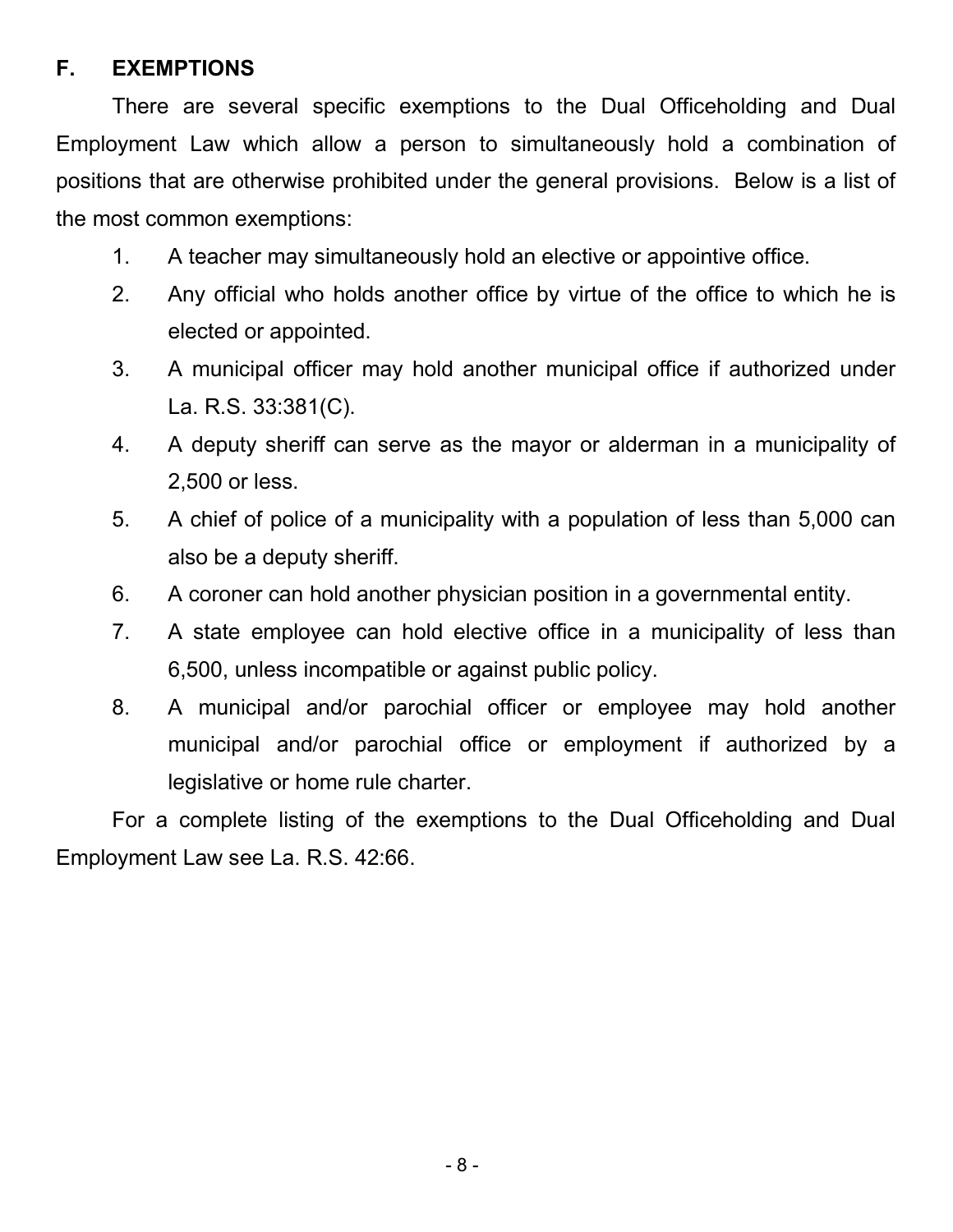#### Dual Officeholding and Dual Employment Prohibited and Regulated Relationships in Federal and State Government (La. R.S. 42:61-66)

This chart represents a quick reference guide to frequently cited Dual Officeholding and Dual Employment provisions. It is not meant to substitute for a legal opinion, and it is not applicable to all inquiries. There are certain factual scenarios that may require consideration of additional federal, state or local laws. Note the provisions of a special state law, legislative charter, or home rule charter are controlling over the more general provisions of the Dual Officeholding and Dual Employment Law.

This chart does not contain all prohibitions and exemptions. Prohibitions and exemptions are listed in La. R.S. 42:63 and La. R.S. 42:66 and may also exist in the statutes and laws creating the positions at issue in the inquiry.

| <b>DUAL</b><br><b>OFFICEHOLDING</b><br><b>AND DUAL</b><br><b>EMPLOYMENT</b> | <b>FEDERAL</b><br>OFFICE OR<br><b>EMPLOYMENT</b> | <b>STATE</b><br><b>ELECTIVE</b><br><b>OFFICE</b> | <b>STATE</b><br><b>FULL-TIME</b><br><b>APPOINTIVE</b><br><b>OFFICE</b> | <b>STATE</b><br>PART-TIME<br><b>APPOINTIVE</b><br><b>OFFICE</b> | <b>STATE</b><br><b>FULL-TIME</b><br><b>EMPLOYMENT</b> | <b>STATE</b><br>PART-TIME<br><b>EMPLOYMENT</b> |
|-----------------------------------------------------------------------------|--------------------------------------------------|--------------------------------------------------|------------------------------------------------------------------------|-----------------------------------------------------------------|-------------------------------------------------------|------------------------------------------------|
| <b>STATE ELECTIVE</b>                                                       | <b>PROHIBITED</b>                                | <b>PROHIBITED</b>                                | <b>PROHIBITED</b>                                                      | <b>PROHIBITED</b>                                               | <b>PROHIBITED</b>                                     | <b>PROHIBITED</b>                              |
| <b>OFFICE</b>                                                               | \$63A                                            | §63C                                             | \$63C                                                                  | $$63B^{2,4}$                                                    | \$63C <sup>2</sup>                                    | $§63C^2$                                       |
| <b>LOCAL ELECTIVE</b><br><b>OFFICE</b>                                      | PART-TIME<br><b>ALLOWED</b><br>§63A(3)(a)        | <b>PROHIBITED</b><br>§63C&D                      | <b>PROHIBITED</b><br>§63D                                              | <b>ALLOWED</b>                                                  | <b>PROHIBITED</b><br>$$63D^2$                         | <b>PROHIBITED</b><br>$$63D^2$                  |
| <b>STATE FULL-TIME</b>                                                      | <b>PROHIBITED</b>                                | <b>PROHIBITED</b>                                | <b>PROHIBITED</b>                                                      | <b>PROHIBITED</b>                                               | <b>PROHIBITED</b>                                     | <b>PROHIBITED</b>                              |
| <b>APPOINTIVE OFFICE</b>                                                    | §63A                                             | \$63C                                            | §63E                                                                   | $$63B^{2,4}$                                                    | \$63E <sup>2</sup>                                    | $$63B^{2,4}$                                   |
| <b>STATE PART-TIME</b>                                                      | <b>PROHIBITED</b>                                | <b>PROHIBITED</b>                                | <b>PROHIBITED</b>                                                      | <b>PROHIBITED</b>                                               | <b>PROHIBITED</b>                                     | <b>PROHIBITED</b>                              |
| <b>APPOINTIVE OFFICE</b>                                                    | §63A                                             | §63B <sup>2,4</sup>                              | §63B <sup>4</sup>                                                      | §63B <sup>4</sup>                                               | §63B <sup>2,4</sup>                                   | $$63B^{2,4}$                                   |
| <b>LOCAL FULL-TIME</b>                                                      | <b>ALLOWED</b>                                   | <b>PROHIBITED</b>                                | <b>PROHIBITED</b>                                                      | <b>ALLOWED</b>                                                  | <b>PROHIBITED</b>                                     | <b>ALLOWED</b>                                 |
| <b>APPOINTIVE OFFICE</b>                                                    | §63A(2)                                          | §63C                                             | §63E                                                                   | §63E                                                            | $§63E^2$                                              | §63E                                           |
| <b>LOCAL PART-TIME</b>                                                      | <b>ALLOWED</b>                                   | <b>ALLOWED</b>                                   | <b>ALLOWED</b>                                                         | <b>ALLOWED</b>                                                  | <b>ALLOWED</b>                                        | <b>ALLOWED</b>                                 |
| <b>APPOINTIVE OFFICE</b>                                                    | §63A(2)                                          | §63C                                             | §63E                                                                   | §63E                                                            | §63E                                                  | §63E                                           |
| <b>STATE FULL-TIME</b>                                                      | <b>PROHIBITED</b>                                | <b>PROHIBITED</b>                                | <b>PROHIBITED</b>                                                      | <b>PROHIBITED</b>                                               | <b>PROHIBITED</b>                                     | <b>PROHIBITED</b>                              |
| <b>EMPLOYMENT</b>                                                           | §63A                                             | \$63C <sup>2</sup>                               | \$63E <sup>2</sup>                                                     | §63B <sup>2,4</sup>                                             | §63E                                                  | §63B <sup>2,4</sup>                            |
| <b>STATE PART-TIME</b>                                                      | <b>PROHIBITED</b>                                | <b>PROHIBITED</b>                                | <b>PROHIBITED</b>                                                      | <b>PROHIBITED</b>                                               | <b>PROHIBITED</b>                                     | <b>PROHIBITED</b>                              |
| <b>EMPLOYMENT</b>                                                           | §63A                                             | \$63C <sup>2</sup>                               | $$63B^{2,4}$                                                           | $$63B^{2,4}$                                                    | \$63B <sup>4</sup>                                    | \$63B <sup>4</sup>                             |
| <b>LOCAL FULL-TIME</b>                                                      | <b>PROHIBITED</b>                                | <b>PROHIBITED</b>                                | <b>PROHIBITED</b>                                                      | <b>ALLOWED</b>                                                  | <b>PROHIBITED</b>                                     | <b>ALLOWED</b>                                 |
| <b>EMPLOYMENT</b>                                                           | §63A                                             | $§63C^2$                                         | \$63E <sup>2</sup>                                                     | §63E                                                            | §63E                                                  | §63E                                           |
| <b>LOCAL PART-TIME</b>                                                      | <b>PROHIBITED</b>                                | <b>PROHIBITED</b>                                | <b>ALLOWED</b>                                                         | <b>ALLOWED</b>                                                  | <b>ALLOWED</b>                                        | <b>ALLOWED</b>                                 |
| <b>EMPLOYMENT</b>                                                           | \$63A                                            | \$63C <sup>2</sup>                               | §63E                                                                   | §63E                                                            | §63E                                                  | §63E                                           |

1. Sheriffs, assessors, and clerks of court are prohibited from holding any office or employment under a parish governing authority or school board and vice versa. La. R.S. 42:63(D)

2. A school teacher or other persons employed by a professional educational capacity in an educational institution or in a parish or city school board may at the same time hold an appointive or elective office. La. R.S. 42:66(B)

3. A municipal and/or parochial officer or employee may hold another municipal and/or parochial office or employment as authorized by legislative or home-rule charter. If home-rule charter prohibits, such holding is prohibited. La. R.S. 42:66(D)

4. Allowed in the same branch of state government.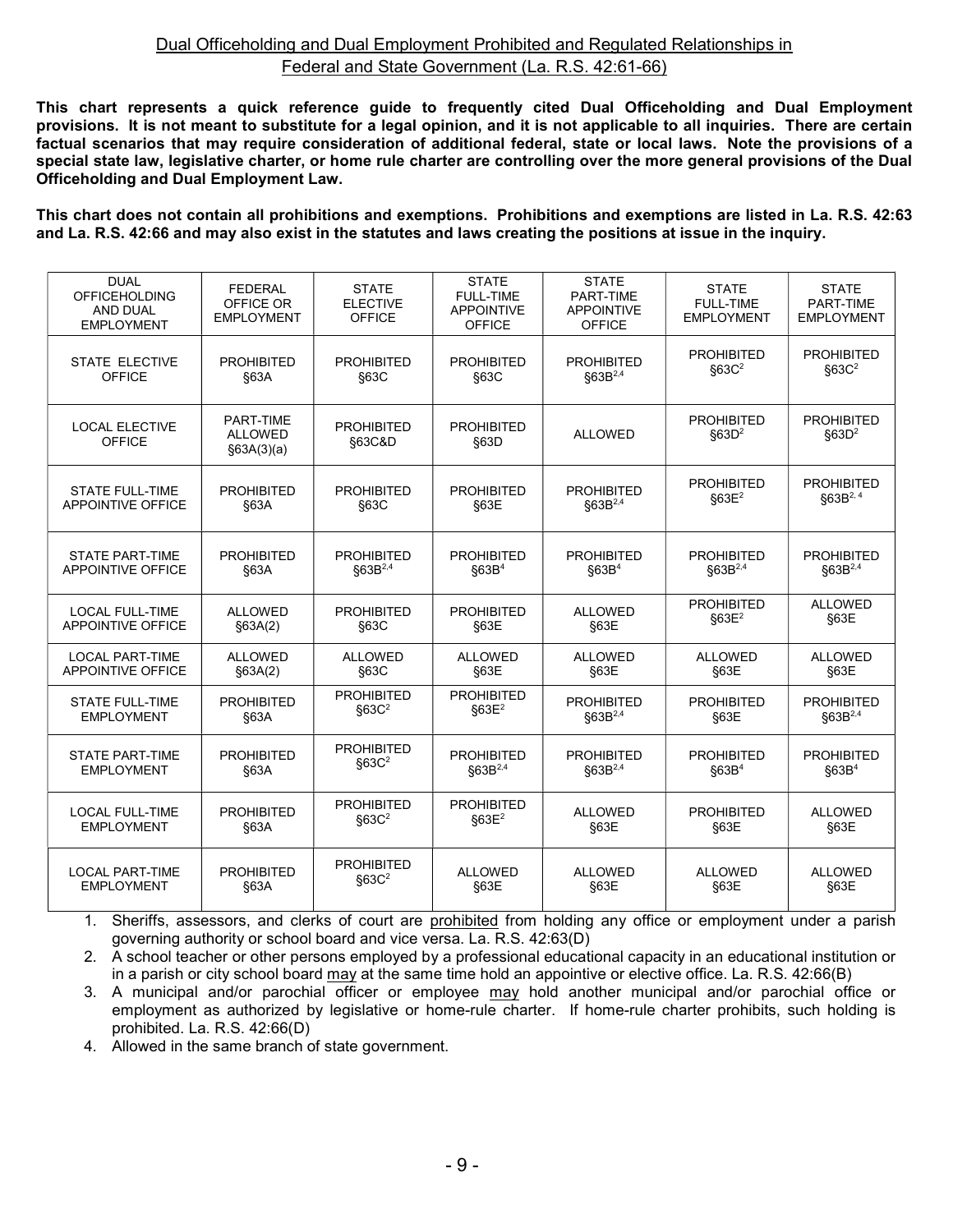#### Dual Officeholding and Dual Employment Prohibited and Regulated Relationships in Local Government (La. R.S. 42:61-66)

This chart represents a quick reference guide to frequently cited Dual Officeholding and Dual Employment provisions. It is not meant to substitute for a legal opinion, and it is not applicable to all inquiries. There are certain factual scenarios that may require consideration of additional federal, state or local laws. Note the provisions of a special state law, legislative charter, or home rule charter are controlling over the more general provisions of the Dual Officeholding and Dual Employment Law.

This chart does not contain all prohibitions and exemptions. Prohibitions and exemptions are listed in La. R.S. 42:63 and La. R.S. 42:66 and may also exist in the statutes and laws creating the positions at issue in the inquiry.

| <b>DUAL OFFICEHOLDING</b><br>AND DUAL EMPLOYMENT | <b>LOCAL</b><br><b>ELECTIVE</b><br><b>OFFICE</b> | LOCAL<br><b>FULL TIME</b><br><b>APPOINTIVE</b><br><b>OFFICE</b> | LOCAL<br>PART-TIME<br><b>APPOINTIVE</b><br><b>OFFICE</b> | <b>LOCAL</b><br><b>FULL-TIME</b><br><b>EMPLOYMENT</b> | <b>LOCAL</b><br>PART-TIME<br><b>EMPLOYMENT</b> |
|--------------------------------------------------|--------------------------------------------------|-----------------------------------------------------------------|----------------------------------------------------------|-------------------------------------------------------|------------------------------------------------|
| STATE ELECTIVE OFFICE                            | <b>PROHIBITED</b>                                | <b>PROHIBITED</b>                                               | <b>ALLOWED</b>                                           | <b>PROHIBITED</b>                                     | <b>PROHIBITED</b>                              |
|                                                  | §63C&D                                           | §63C                                                            | §63C                                                     | $$63C^2$                                              | $$63C^2$                                       |
| <b>LOCAL ELECTIVE OFFICE</b>                     | <b>PROHIBITED</b>                                | <b>PROHIBITED</b>                                               | <b>ALLOWED</b>                                           | <b>ALLOWED</b>                                        | <b>ALLOWED</b>                                 |
|                                                  | \$63D <sup>3</sup>                               | \$63D <sup>3</sup>                                              | §63D                                                     | §63D <sup>1,2,3,5</sup>                               | §63D <sup>1,2,3,5</sup>                        |
| <b>STATE FULL-TIME</b>                           | <b>PROHIBITED</b>                                | <b>PROHIBITED</b>                                               | <b>ALLOWED</b>                                           | <b>PROHIBITED</b>                                     | <b>ALLOWED</b>                                 |
| <b>APPOINTIVE OFFICE</b>                         | \$63D                                            | §63E                                                            | §63E                                                     | \$63E <sup>2</sup>                                    | §63E                                           |
| <b>STATE PART-TIME</b>                           | <b>ALLOWED</b>                                   | <b>ALLOWED</b>                                                  | <b>ALLOWED</b>                                           | <b>ALLOWED</b>                                        | <b>ALLOWED</b>                                 |
| APPOINTIVE OFFICE                                | §63C, 63D, 63E                                   | §63E                                                            | §63E                                                     | §63E                                                  | §63E                                           |
| <b>LOCAL FULL-TIME</b>                           | <b>PROHIBITED</b>                                | <b>PROHIBITED</b>                                               | <b>ALLOWED</b>                                           | <b>PROHIBITED</b>                                     | <b>ALLOWED</b>                                 |
| <b>APPOINTIVE OFFICE</b>                         | \$63D <sup>3</sup>                               | $$63E^3$                                                        | §63E                                                     | $$63E^{3,3}$                                          | §63E                                           |
| <b>LOCAL PART-TIME</b>                           | <b>ALLOWED</b>                                   | <b>ALLOWED</b>                                                  | <b>ALLOWED</b>                                           | <b>ALLOWED</b>                                        | <b>ALLOWED</b>                                 |
| <b>APPOINTIVE OFFICE</b>                         | §63E                                             | §63E                                                            | §63E                                                     | §63E                                                  | §63E                                           |
| <b>STATE FULL-TIME</b>                           | <b>PROHIBITED</b>                                | <b>PROHIBITED</b>                                               | <b>ALLOWED</b>                                           | <b>PROHIBITED</b>                                     | <b>ALLOWED</b>                                 |
| <b>EMPLOYMENT</b>                                | $$63D^2$                                         | \$63E <sup>2</sup>                                              | §63E                                                     | §63E                                                  | §63E                                           |
| <b>STATE PART-TIME</b>                           | <b>PROHIBITED</b>                                | <b>ALLOWED</b>                                                  | <b>ALLOWED</b>                                           | <b>ALLOWED</b>                                        | <b>ALLOWED</b>                                 |
| <b>EMPLOYMENT</b>                                | $$63C^2$                                         | §63E                                                            | §63E                                                     | §63E                                                  | §63E                                           |
| <b>LOCAL FULL-TIME</b>                           | <b>ALLOWED</b>                                   | <b>PROHIBITED</b>                                               | <b>ALLOWED</b>                                           | <b>PROHIBITED</b>                                     | <b>ALLOWED</b>                                 |
| <b>EMPLOYMENT</b>                                | §63D <sup>1,2,3,5</sup>                          | $$63E^{2,3}$                                                    | §63E                                                     | $§63E^3$                                              | §63E                                           |
| <b>LOCAL PART-TIME</b>                           | ALLOWED                                          | <b>ALLOWED</b>                                                  | <b>ALLOWED</b>                                           | <b>ALLOWED</b>                                        | <b>ALLOWED</b>                                 |
| <b>EMPLOYMENT</b>                                | §63D <sup>1,2,3,5</sup>                          | §63E                                                            | §63E                                                     | §63E                                                  | §63E                                           |

- 1. Sheriffs, assessors, and clerks of court are prohibited from holding any office or employment under a parish governing authority or school board and vice versa. 42:63(D)
- 2. A school teacher or other persons employed by a professional educational capacity in an educational institution or in a parish or city school board  $\frac{\text{may}}{\text{at}}$  the same time hold an appointive or elective office. 42:66(B)
- 3. A municipal and/or parochial officer or employee may hold another municipal and/or parochial office or employment as authorized by legislative or home-rule charter. If home-rule charter prohibits, such holding is prohibited. 42:66(D)
- 4. Allowed in the same branch of state government.
- 5. Prohibited in the same political subdivision.